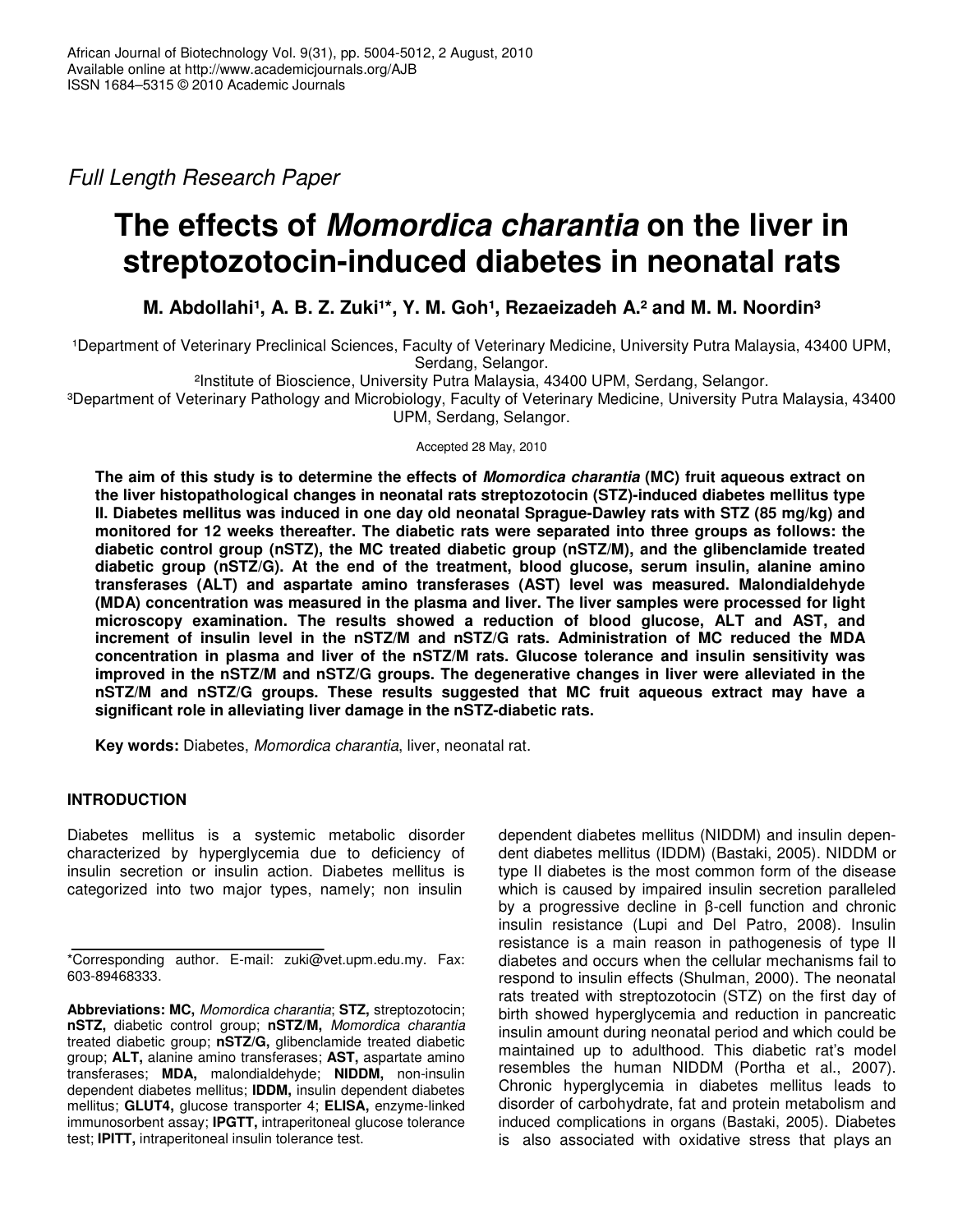important role in the development of diabetes complications. An advanced production of free radicals due to diabetes causes membrane damage and further promotes lipid peroxidation (Baynes and Thorpe, 1999).

Medications such as sulfonylurea are generally utilized in the management of type II diabetes, however, they are accompanied with side effects. Recently, some researchers had manifested an increasing interest towards traditional medicinal plants. Many traditional plants have been identified to have hypoglycemic activities (Kim et al., 2006). One of these plants is *Momordica charantia* (MC), also known as karalla or bitter melon that belongs to the *cucurbitacea* family. MC is consumed in South Asia, Africa, South America and oriental countries as a food item and medicinal plant for treating various diseases such as diabetes mellitus (Grover and Yadav, 2004). The hypoglycemic activity of MC fruit extract (Miura et al., 2001; Virdi et al., 2003), MC seed (Sathishsekar and Subramanian, 2005) and whole plant extract (Krawinkel and Keding, 2006) has been confirmed in experimental animals. MC is competent in lowering fasting serum glucose in patients with type II diabetes (Ahmad et al., 1999) and improving the glucose tolerance (Welihinda et al., 1986). Previous studies had reported that MC enhances insulin secretion (Sathishsekar and Subramanian, 2005; Fernandes et al., 2007) and increases the number of pancreatic B-cells in the islets of Langerhans (Ahmed et al., 1998). There are several possible mechanisms of hypoglycemic activity of MC. Some previous studies had also revealed that MC increases the glucose uptake in liver via promoting glucose-6-phosphate dehydrogenase and declining glucose-6- phosphatase activities (McCarty, 2004). In addition, it could also increase the mRNA expression of glucose transporter 4 (GLUT4) proteins in skeletal muscles (Shih et al., 2009). Mahomoodally et al. (2007) suggested that MC fruit extract can reduce glucose transport via the brush border of small intestine in albino rats. Wu and Ng (2008) had reported free radical scavenging activities of MC aqueous and ethanol extracts. The antioxidant compounds of MC include phenolic phytochemicals and vitamins such as C and A which were isolated from this plant (Grover and Yadav, 2004). Recently, cucurbitane-type triterpenoids were isolated from the stems of MC and demonstrated their antioxidant activity (Liu et al., 2010).

Majority of studies on antidiabetic activity of MC had focused on IDDM diabetic animals. Hence, this study was carried out to evaluate the effects of MC fruit aqueous extract on the liver histopathology of NIDDM diabetic neonatal rats.

#### **MATERIALS AND METHODS**

#### **Animals**

The protocol for animal experiment for this study was approved by the Animal Care and Use Committee of Faculty of Veterinary Medicine, University Putra Malaysia. Normal females Sprague-

Dawley rats (200 - 250 g) were caged overnight with the normal males. Natural birth occurred 22 days after mating. The one-day-old neonatal rats were given a single intraperitoneal injection of STZ (85 mg/kg) (Sigma, S0130-USA) freshly dissolved in 0.9% saline solution (Li et al., 2004). Meanwhile, the normal control neonatal rats received equivalent volume of 0.9% saline solution only. The neonatal rats were placed with their own mothers for one month and kept in suitable temperature (22  $\pm$  2°C), humidity and 12 h of day-night cycle in polyethylene cages. The animals were considered as diabetic only if their blood glucose concentration was more than11 mmol/l on the second post injection day (Li et al., 2004). Twelve weeks after STZ injection, the diabetic animals were divided into three groups with seven animals in each group. The treated groups were as follows: the nSTZ control group (STZinjected neonatal rats), the nSTZ/M group (STZ-injected neonatal rats treated with MC fruit aqueous extract) and the nSTZ/G group (STZ-injected neonatal rats treated with glibenclamide). Meanwhile, the non-diabetic rats were considered as a normal control group.

#### **Preparation of** *M. charantia* **fruit aqueous extract**

Fresh green whole fruits of MC were purchased from the local shops within 5 km radius from the preparation venue. Small pieces of fruits were soaked in water at a ratio of 10:25 w/v for one hour at room temperature (25±2°C). It was then filtered and evaporated by rotary evaporator to dryness under reduced pressure to get the yield (Virdi et al., 2003).

#### **Mode of feeding**

Treatments were given twice daily for a period of four weeks. The extract powders were orally fed to nSTZ/M at a dosage of 20 mg/kg body weight, while glibenclamide was orally administered in nSTZ/G at a dosage of 0.1 mg/kg body weight (Virdi et al., 2003).

#### **Measurement of blood glucose concentration**

To detect the blood glucose level, the blood samples were collected from the saphenous vein. The blood glucose was measured once a week during four weeks treatment using the Accu-Chek Instant Plus blood glucose monitor (Roche Diagnostics Corp.).

#### **Measurement of serum insulin level**

Insulin was measured at the end of four weeks treatment in the experimental animals using the enzyme-linked immunosorbent assay (ELISA) Rat/Mouse insulin kit (Millipore, USA).

#### **Measurement of alanin aminotransferase (ALT) and aspartate aminotransferase (AST) serum activities**

The levels of ALT and AST serums were determined after four weeks treatment in all the experimental rats by using the Automatic analyzer (Hitachi 902).

#### **Measurement of insulin sensitivity**

For the measurement of insulin sensitivity, the intraperitoneal glucose tolerance test (IPGTT) and intraperitoneal insulin tolerance test (IPITT) were performed at the end of four weeks treatment on the experimental groups.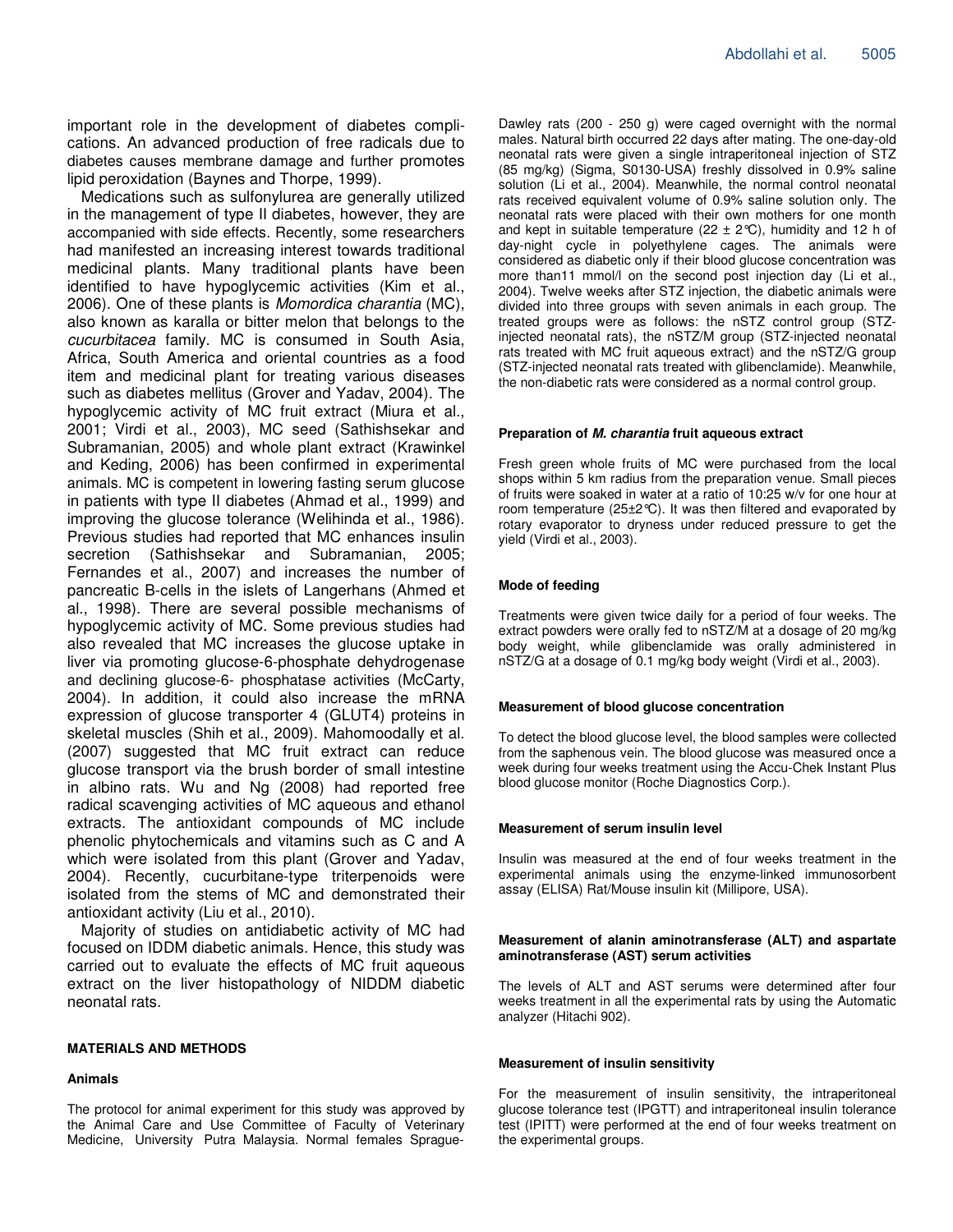| <b>Groups</b> | $1st$ week*                  | $2^{\text{nd}}$ week*        | $3^{\mathsf{rd}}$ week*     | $4^{\text{th}}$ week*        |
|---------------|------------------------------|------------------------------|-----------------------------|------------------------------|
| Normal        | $5.70 \pm 0.12$ <sup>b</sup> | $5.87 \pm 0.23$ <sup>b</sup> | 5.74 $\pm$ 0.23 $^{\circ}$  | $5.77 \pm 0.15^{\circ}$      |
| nSTZ          | $8.91 \pm 0.97$ <sup>a</sup> | $9.13 \pm 0.86$ <sup>a</sup> | $9.54 \pm 099$ <sup>a</sup> | $9.33 \pm 0.93$ <sup>a</sup> |
| nSTZ/M        | $8.19 \pm 0.68$ <sup>a</sup> | 6.34 ± 0.19 $^{\rm b}$       | 6.39 ± 0.23 <sup>b</sup>    | $6.06 \pm 0.21$ b            |
| nSTZ/G        | $7.43 \pm 097$ <sup>a</sup>  | $5.93 \pm 0.39$ <sup>b</sup> | 5.84 $\pm$ 0.4 $^{\circ}$   | $5.47 \pm 0.34$ $^{\circ}$   |

**Table 1.** Non-fasting blood glucose concentration changed during four weeks treatment in the experimental animals.

\*Valus are means ± SD (n=7). Different alphabet notation within column differ significantly at P<0.05.

#### *IPGTT test*

IPGTT was done at the end of four weeks treatment with minor modifications to the method described by Goren et al., (2004). Briefly, after an over-night fasting period, 2 g/kg glucose was intraperitoneally injected into all the groups at the end of four weeks treatment. The blood glucose was measured at 15, 45 and 90 min after the glucose injection, and the serum was analyzed for the measurement of insulin level.

#### *IPITT test*

IPITT test was performed with minor modifications following the method described by Wendel et al. (2008). After an over-night fasting period, 1.5 IU/kg insulin was intraperitoneally injected into all the groups at the end of four weeks treatment. The blood glucose was measured at 15, 45 and 90 min after insulin injection (Wendel et al., 2008).

#### **Determination of malondialdehyde (MDA) concentration in plasma**

MDA concentration was assessed in the plasma of the experimental animals after four weeks treatment following the method described by Ohkawa et al*.* (1979) with slight modifications. Briefly, a mixture of 0.3 ml plasma, 2.4 ml sulfuric acid  $(H_2SO_4)$  and 0.3 ml sodium tungstate dehydrate ( $Na<sub>2</sub>WO<sub>4</sub>$ ) was centrifuged at 5000 rpm for 10 min. The reactive mixture was obtained by adding 450 µl distilled water, 50 µl of 2,6-di-tert-butyl-4-methylphenol (BHT), 3 ml hydrochloric acid (HCl, 0.05 M) and 1 ml thiobarbituric acid (TBA). It was then heated at a temperature of 95°C for 60 min. After cooling under running water, 4 ml n-butanol was added and centrifuged at 5000 rpm for 10 min. Its absorbance was measured at 532 nm using the spectrophotometer (secomam, Domont, France). The standard curve was prepared by 1,1,3,3-tetraethoxypropane (TEP) in different concentration (0.1 - 5 µM/lit).

#### **Determination of MDA concentration in liver tissue**

At the end of four weeks treatment, the liver samples were taken from the animals and washed with saline solution frozen immediately at -80°C. The tissue was homogenized in 4 ml of potassium chloride 1.15%/g as described by Ohkawa et al. (1979). The freshly obtained mixture (200 µl) was then added with 300 µl water, 35 µl BHT, 165 µl sodium dodecyl sulphate (SDS) and TBA (2 ml), and heated for 60 min at 90°C. The solution was immediately cooled in running water. After adding 3 ml n-butanol, the solution was centrifuged at 5000 rpm for 10 min and its absorbance was measured at 532 nm using spectrophotometer. The standard curved was prepared by TEP in different concentration (2.5 - 50 µM/lit).

#### **Tissue preparation for light microscopy**

The male rats were sacrificed by being given ketamine (80 mg/kg) and xylazine (8 mg/kg) anesthesia at the end of the treatment. The liver tissue was examined under the light microscope. The samples were fixed in Bouin's solution and embedded in paraffin. The sections were stained with hematoxylin and eosin (H and E) using routine protocol and examined under the light microscope (Olympus BX51, Japan). Lesions relating to histopathological changes, hydropic swollen, cell degeneration, microvesicular vacuoles, macrovesicular vacuoles and cell necrosis in the liver were scored in 10 fields of each H and E-stained slide and examined under the light microscope (×200). The histopathological findings were scored as none (0), mild (1), moderate (2) and severe damage (3) (Guven et al., 2006), and examined in a blinded manner.

#### **Statistical analyses**

One-way analysis of variance (ANOVA) (SPSS 15.0) and the corresponding post hoc test were used for data analysis. All data were expressed as mean  $\pm$  SD and P<0.05 were identified as significantly different.

## **RESULTS**

## **The effect of MC fruit extract on blood glucose concentration**

The diabetic rats showed a significant increase in the blood glucose level when compared to the normal rats (P<0.05). The administration of MC fruit extract in the diabetic treated rats reduced the elevated levels of blood glucose in the 2nd, 3rd and 4th weeks post-treatment compared to the untreated diabetic control (P<0.05). Similarly, the treated diabetic rats with glibenclamide exhibited reduced blood glucose level in the 2nd, 3rd and 4th weeks post-treatment compared to the diabetic control (P<0.05) (Table 1).

## **The effect of MC fruit extract on serum insulin level**

In the nSTZ group, the serum insulin level after four weeks treatment was lower than that of the normal group (P<0.05). The serum insulin level in the nSTZ/M and nSTZ/G groups was higher than that of the nSTZ group (P<0.05) (Figure 1).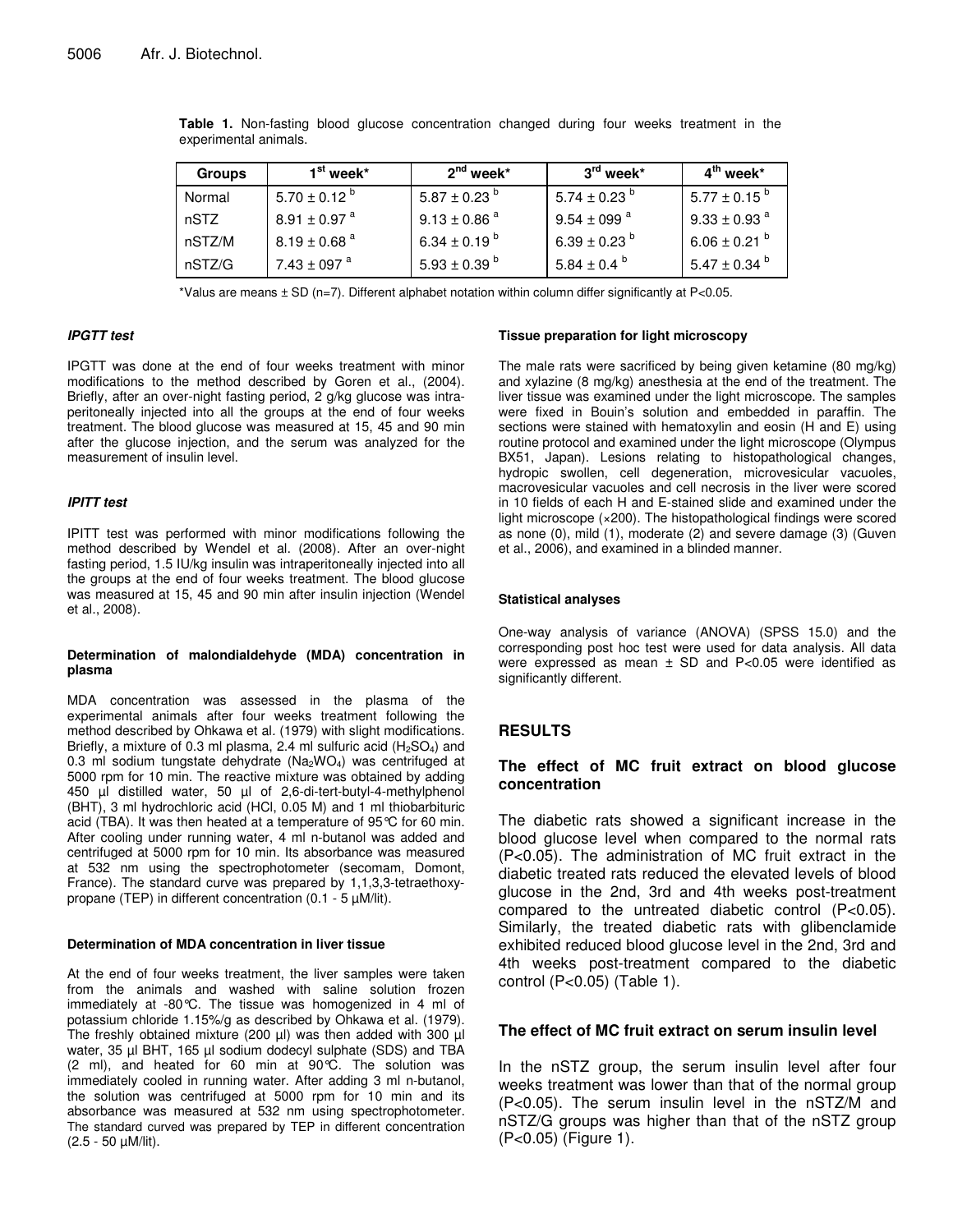

**Figure 1.** Serum insulin level in non-fasting experimental animals after four weeks treatment. Error bar =  $\pm$  SD (n=7). <sup>a,b,c</sup> Bars with different alphabet notation differ significantly at P<0.05.

**Table 2.** Serum levels of ALT and AST after four weeks treatment in the experimental animals.

| <b>Groups</b> | $ALT (U/I)^*$                 | AST $(U/I)^*$        |
|---------------|-------------------------------|----------------------|
| Normal        | 53.13 $\pm$ 4.52 <sup>b</sup> | $121.61 \pm 21.17^b$ |
| nSTZ          | $70.53 \pm 6.56^{\circ}$      | $158.47 \pm 10.55^a$ |
| nSTZ/M        | 53.43 ± $6.83^b$              | $131.14 \pm 13.50^b$ |
| nSTZ/G        | $45.67 \pm 5.53^b$            | $113.23 \pm 7.22^b$  |

\*Values are means  $\pm$  SD (n=7). Different alphabet notation within column differ significantly at P<0.05.

# **The effect of MC fruit extract on the activity of ALT and AST serum**

As shown in Table 2, the levels of ALT and AST serums were significantly enhanced in the nSTZ group compared to the control (P<0.05). The results obtained from the nSTZ/M and nSTZ/G groups showed significant decrease in ALT and AST levels compared to the untreated nSTZ group (P<0.05).

# **The effect of MC fruit extract on glucose tolerance**

Impaired glucose tolerance was seen in the nSTZ group. The blood glucose increased in the nSTZ group (24.5  $\pm$ 1.4) peaking at 45 min after glucose injection and was higher during 90 min after glucose was administered, compared to the control  $(10 \pm 0.5)$  (P<0.05). Significantly, lower blood glucose level was observed in the nSTZ/M and nSTZ/G groups during 90 min after glucose injection when compared to the nSTZ rats (P<0.05) (Figure 2a). The fasting serum insulin level was significantly lower in the nSTZ group compared to the control (P<0.05). However, the serum insulin level was significantly higher in nSTZ/M (P<0.05) and nSTZ/G (P<0.05) than that of the nSTZ group (Figure 2b).

# **The effects of MC fruit extract on insulin sensitivity**

The blood glucose started to diminish after insulin was administered. The results of IPITT showed increased insulin sensitivity in the treated diabetic groups after four weeks of treatment (Figure 2c). The blood glucose level slowly decreased within 90 min after insulin injection in the nSTZ group compared to the control (P<0.05). However, the glucose concentrations rapidly diminished after insulin injection in the nSTZ/M and nSTZ/G groups compared to the untreated nSTZ group (P<0.05) and were closed to the normal control.

# **The effects of MC fruit extract on plasma MDA activity**

Table 3 shows the MDA activity in the plasma of all groups. In the nSTZ group, the activity of MDA in plasma was significantly higher than that of the normal group (P<0.05). Interestingly, the nSTZ/M group showed a significant decrease in the MDA level compared to the diabetic group (p<0.05) and was close to the normal group. On the contrary, glibenclamide did not reduce the increased MDA level in the nSTZ/G group compared to the nSTZ group  $(P<0.05)$ .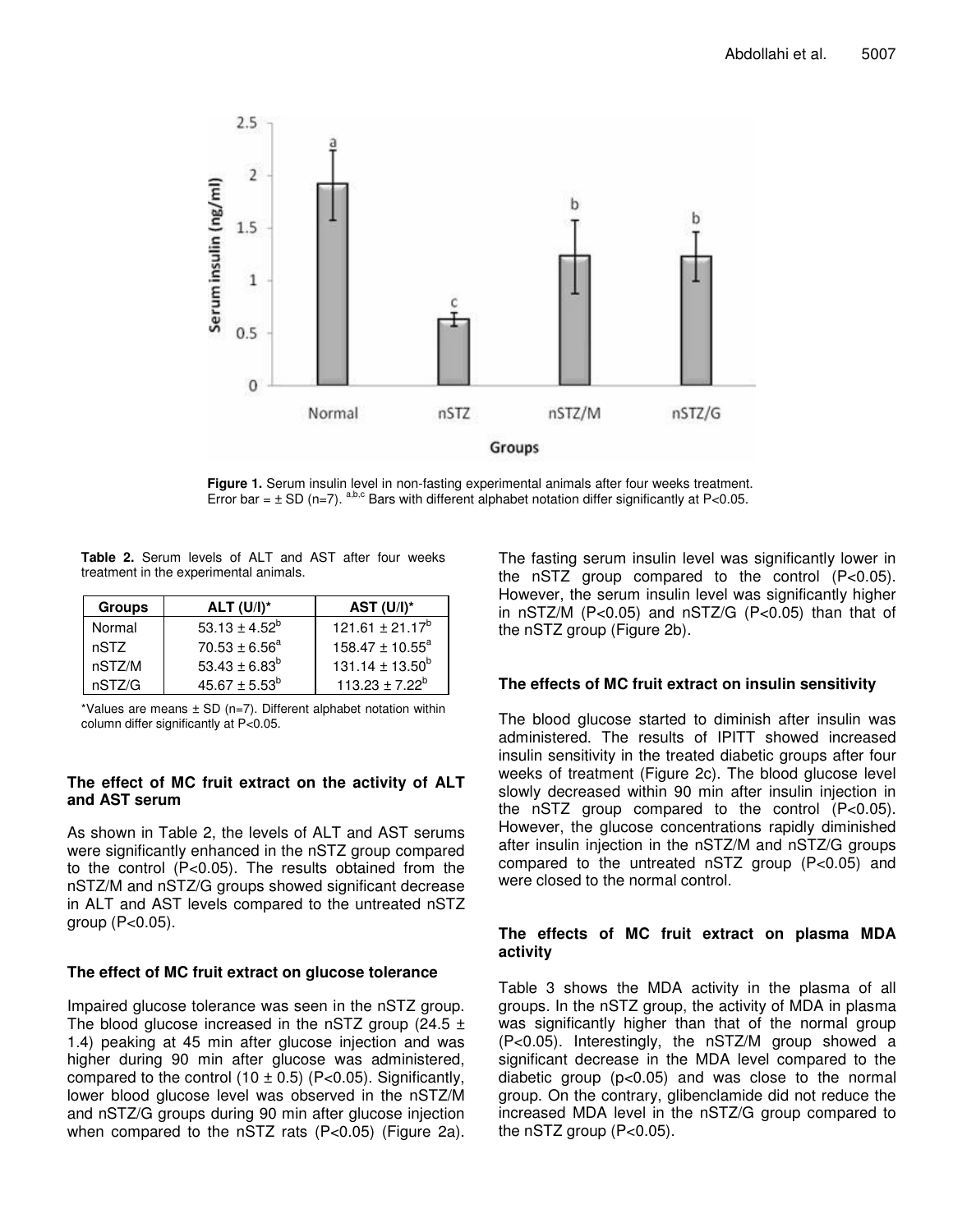

**Figure 2a.** Blood glucose level changed during IPGTT after four weeks treatment. Error bar = ± SD (n=7). \*P<0.05 compared to the nSTZ group. \*\*P<0.05 compared to the normal group.



**Figure 2b.** Serum insulin level changed during IPGTT after four weeks treatment. Error bar =  $\pm$  SD (n=7). \*P<0.05 compared to the nSTZ group. \*\*P<0.05 compared to the normal group.

## **The effects of MC fruit extract on the liver tissue MDA activity**

In the nSTZ group, the activity of MDA in the liver tissue was significantly higher than that of the normal control (P<0.05). The treated diabetic rats in nSTZ/M showed decreased MDA activity compared to the nSTZ group (P<0.05). There was no significant reduction in the MDA concen-tration of liver tissue in the nSTZ/G rats when compared to the nSTZ rats (P>0.05) (Table 3).

## **Histopathological findings**

Figure 4 shows the structural features of hepatocytes in the experimental animals. In the diabetic control rats, degeneration and scattered necrotic cells, swollen cytoplasmic hydropic and microvesicular vacuoles were observed. Interestingly, in nSTZ/M and nSTZ/G, the severity extent of abnormal histological signs of hepatocytes was less than those of the nSTZ group (P<0.05) (Table 4).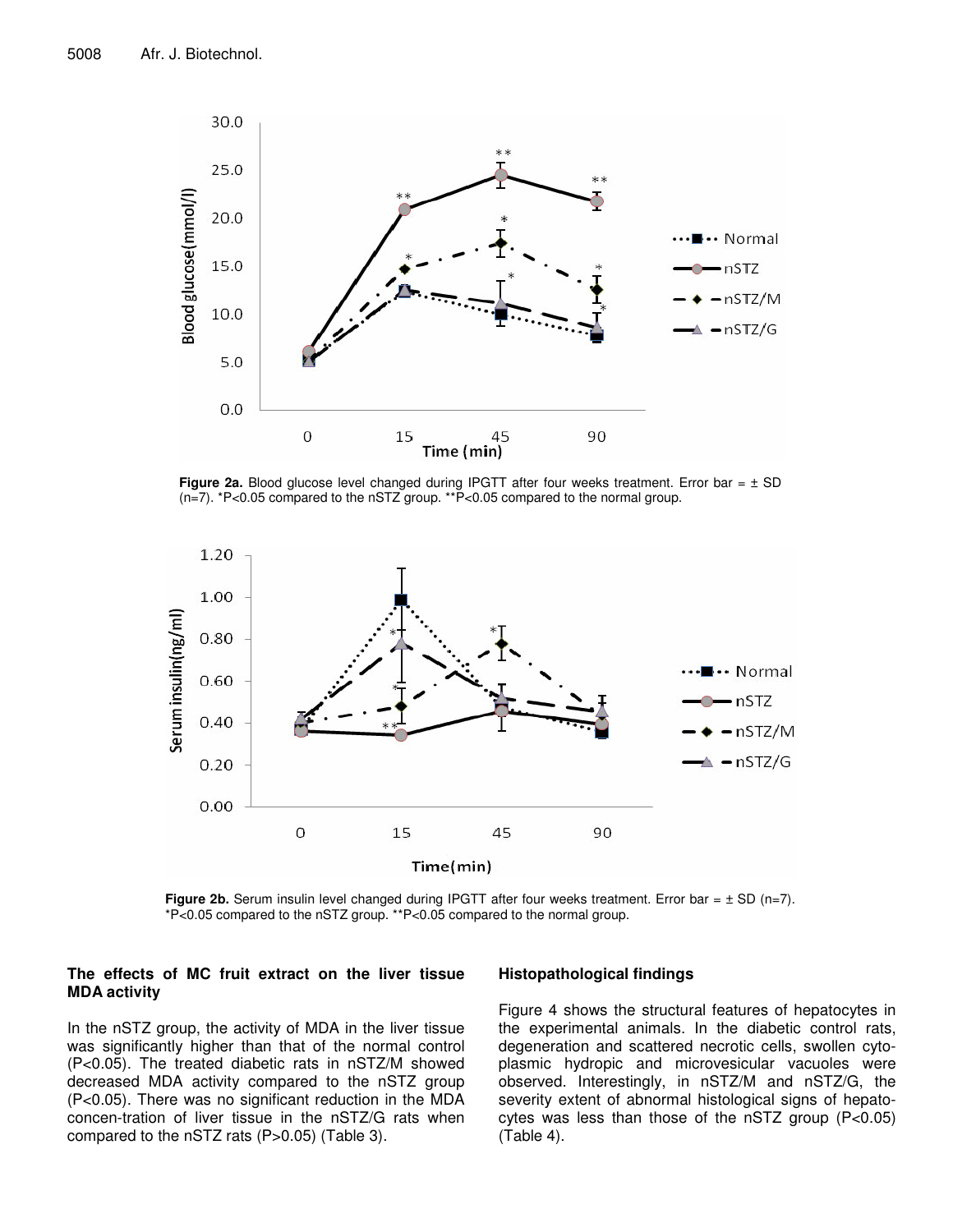

**Figure 2c.** Blood glucose level changed during IPITT after four weeks treatment. Error bar = ± SD (n=7). \*P<0.05 when compared to the nSTZ group. \*\*P<0.05 compared to the normal group.

**Table 3.** Malondialdehyde (MDA) values for all groups in plasma and liver tissues after four weeks treatment.

| <b>Groups</b> | MDA(plasma)*µmol/l | MDA(tissue) *umol/g |
|---------------|--------------------|---------------------|
| Normal        | $1.60 \pm 0.76^b$  | $27.2 \pm 7.68^b$   |
| nSTZ          | $3.23 \pm 0.93^a$  | 45.8 ± 4.69 $a$     |
| nSTZ/M        | $1.73 \pm 0.74^b$  | $29.38 \pm 5.51^b$  |
| nSTZ/G        | $3.27 + 1.17^a$    | $39.2 + 7.12^a$     |

\*Values are means  $\pm$  SD (n=7). Different alphabet notation within column differ significantly at P<0.05.

## **DISCUSSION**

This study was designed to evaluate the effects of MC fruit aqueous extract on improving the damages of liver parenchyma in the n-STZ rats. The neonatal rats treated with streptozotocin on the first day of birth exhibited deficiency in insulin secretion and action similar to NIDDM in humans (Portha et al., 2007). The results of this study showed a significant effect of MC fruit extract in reducing the blood glucose concentration as well as glibenclamide. Glibenclamide is one of the most widely common used medications against hyperglycemia which stimulates insulin secretion from  $\beta$ -cells through inactivation of ATP-sensitive potassium channel (Sakamoto et al., 2006). It also increases the number of insulin receptors (Hribal et al., 2001). MC was found to oppose the hyperglycemic actions in the diabetic treated rats (Virdi et al., 2003). Previous studies had also noted the importance of hypoglycemic components of MC, which consist of a mixture of saponins such as charantin, insulin-like peptides and alkaloids that are concentrated in the fruit

(Krawinkel and Keding, 2006). The results of this study showed increased serum insulin level in the nSTZ/M and nSTZ/G groups. Previous studies had reported increasing serum insulin level in diabetic animals treated with MC (Chen et al., 2003; Garau et al.*,* 2003).It is also reported that MC fruit juice would enhance the number of B-cells of pancreatic islets in diabetic treated rats (Ahmed et al., 1998). The increase in insulin levels suggested that MC would enhance the secretion of insulin from B-cells of islets of Langerhans. ALT and AST are common intracellular enzymes that increase the liver damage induced by diabetes (Can et al., 2004). The results of this study clearly showed the high level of ALT and AST serums in the nSTZ group. In contrast, they were decreased in the nSTZ/M and nSTZ/G groups. The MC juice and alcoholic extract caused a significant decrease in the levels of ALT and AST serums and had a protective effect on the liver damage of diabetic treated rats (Abdelsattarelbatran et al., 2006).

It was likely that the reduced levels of ALT and AST serums by the MC fruit extract was an indication of alleviation of plasma membrane damage produced by diabetes. Cell resistant to insulin is one of the most important factors in the initiation and development of type II diabetes (Zhang et al., 2008). The diabetic rats showed significant hyperglycemia in IPGTT and IPITT compared to the control. However, it was evident that the MC treatment restored the plasma glucose clearance rate, in contrast to that of the normal animal (Figures 2a and 2c). The diabetic rats treated with glibenclamide had significantly better glucose tolerance and clearance ability followed by the MC treated animals. This clearly shows that MC has the ability to improve glucose tolerance and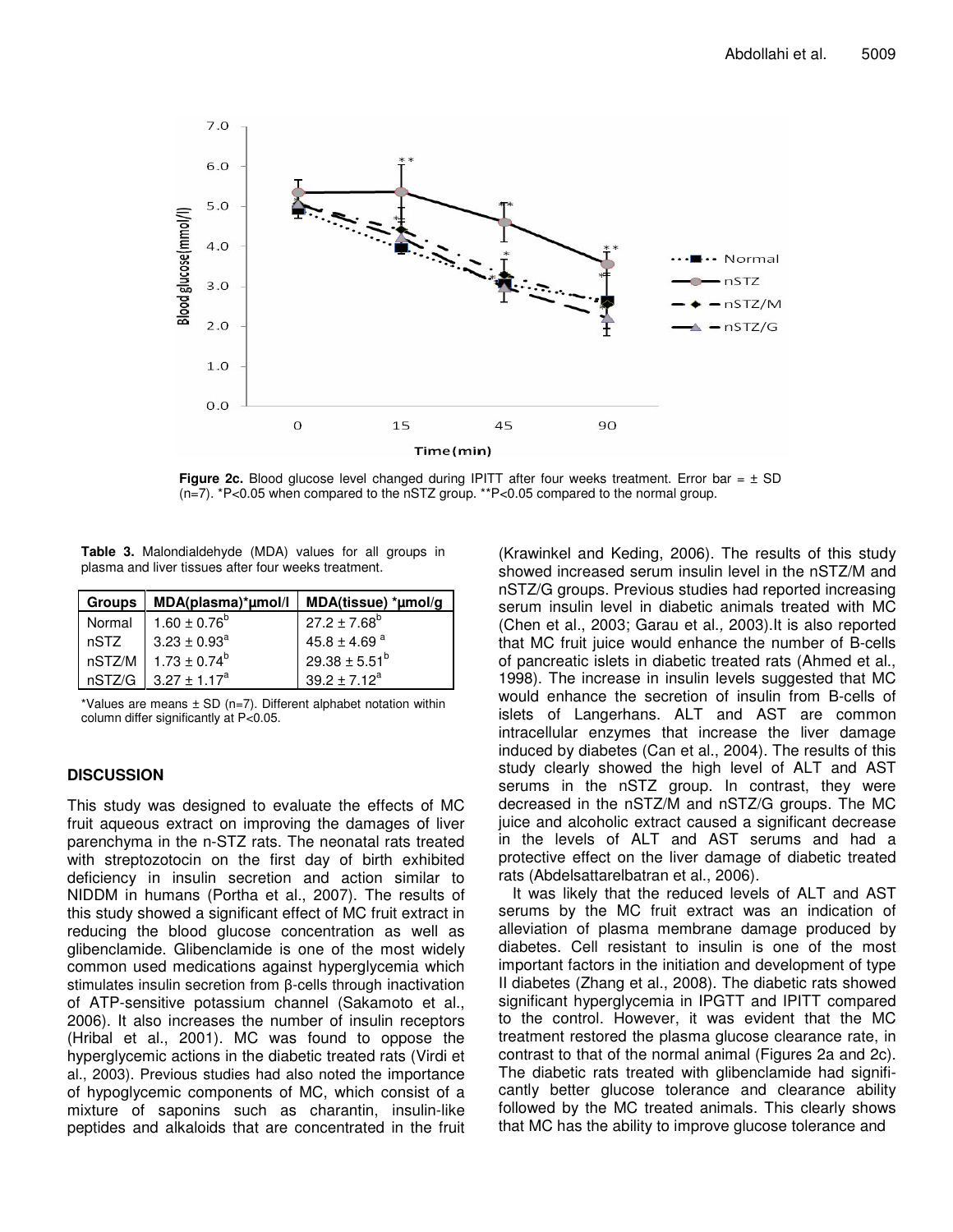

**Figure 3.** Light microscopic photographs of the livers of experimental animals showed (**A**) the liver of normal control group, (**B**) microvesicular fattening (arrow head), scattered necrotic cells (thick arrow) and degeneration (thin arrow) in the nSTZ group, **(C)** in nSTZ/M and **(D)** nSTZ/G, the severity of these changes was less than those in the nSTZ group. H&E. Scal bar 100 µm.

| <b>Groups</b> | Hydropic swollen*           | Necrotic cells*              | Microvesicular vacuole*   | <b>Macrovesicular</b><br>vacuole* |
|---------------|-----------------------------|------------------------------|---------------------------|-----------------------------------|
| Normal        |                             |                              |                           |                                   |
| nSTZ          | $2.9 \pm 0.12^a$            | 1.9 $\pm$ 0.13 <sup>a</sup>  | $0.4 \pm 0.05^{\text{a}}$ |                                   |
| nSTZ/M        | $0.9 \pm 0.08$ <sup>c</sup> | $0.56 \pm 0.08$ <sup>c</sup> | 0η                        |                                   |
| nSTZ/G        | 1.2 $\pm$ 0.17 <sup>d</sup> | $0.59 \pm 0.09^{\circ}$      | ∩¤                        |                                   |

**Table 4.** Histopathological findings of liver after four weeks treatment in the experimental animals.

\*Values are means ± SD (n=7). Different alphabet notation within column differ significantly at P<0.05.

increase cellular insulin sensitivity as previously reported by Miura et al. (2001) and Chaturvedi et al. (2004). The administration of MC extract improved insulin tolerance test (ITT) and glucose tolerance test (GTT) in the highfat-fed rats by the increment of skeletal muscle insulinstimulated IRS-1 tyrosine phosphorylation (Sridhar et al., 2008).

The increased production of free radicals and oxidative damage is a feature of chronic diseases such as diabetes (Bayens and Thorpe, 1999). Hyperglycemia, due to diabetes, leads to the production of free radicals that are associated with the development of diabetic complications

(Traverso et al., 2004). Free radicals are extremely toxic compounds that target biomolecules such as lipids with unsaturated double bonds and react with these lipids leading to lipid peroxidation. However, the increment of lipid peroxidation has being found to be involved in observed tissue damages in diabetes (Sathishsekar and Subramanian, 2005). Malondialdehyde is a secondary product and general indicator of lipid peroxidation. It was apparent from this study that the MDA levels in liver tissue and plasma were significantly higher in the nSTZ group than that of the normal group. In addition, there was possibility that the free radical generation was elevated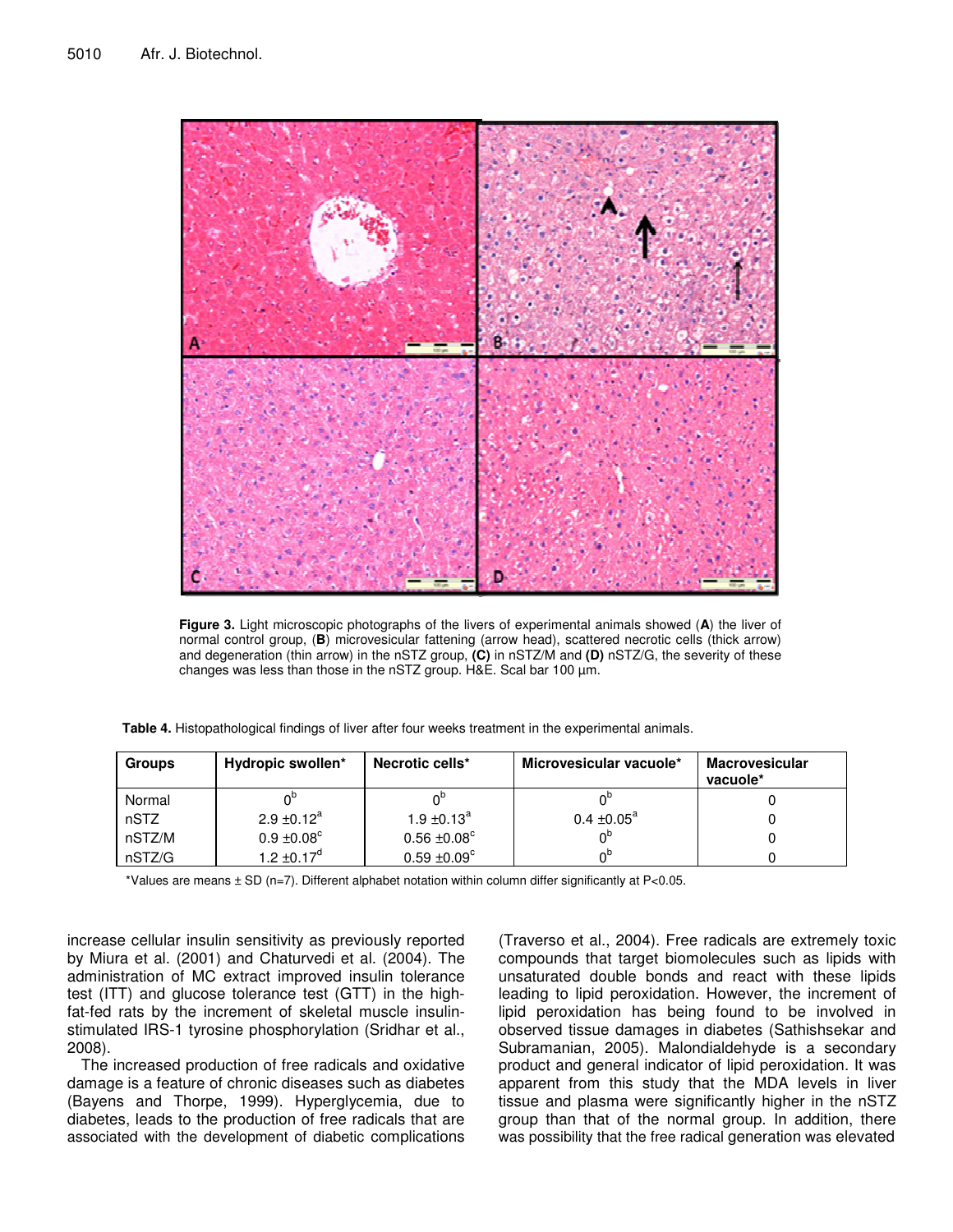in the diabetic animals. Previous researches had also reported the high level of MDA in erythrocyte ghost membranes of diabetic patients (Ahmed et al., 2006) and liver tissue of diabetic animals (Can et al., 2004). Mahboob et al. (2005) had shown a significant elevation in the serum MDA level of patients with type II diabetes mellitus. According to the results of this study, the increment of liver tissue damage in the nSTZ group was found to be decreased after MC fruit extract feeding. This was in tandem with the reduction of MDA in the treated diabetic rats with MC fruit extract. The chronic administration of MC fruit juice decreased the MDA concentration in the diabetic animals (Sitasawad et al., 2000). The presence of degenerated hepatocytes and necrotic cells are possibly associated with the generation of free radicals in the liver of diabetic rats (Packer et al., 2000). There is increasing evidence that free radicals play an importance role in the initiation and progression of liver injury (Vitaglione et al., 2004; Sun et al., 2003) and causes apoptosis, necrosis, and regeneration in hepatocyte and endothelial cells (Vitaglione et al., 2004). The MC fruit extract increased the level of antioxidant enzymes (Semiz and Sen, 2007) and could be effective through scavenging these free radicals (Wu and Ng, 2008). Therefore, it was likely that the MC fruit extract alleviated lipid peroxidation and tissue liver injuries through antioxidant enzyme activity. In conclusion, the results of this investigation revealed that the aqueous extracts of MC fruit alleviated the histopathological changes caused by diabetes in the liver of NIDDM rats.

## **ACKNOWLEDGEMENTS**

The study was conducted at Universiti Putra Malaysia and supported by the Research University Grant Scheme (04/01/070088RU).

#### **REFERENCES**

- Abdelsattarelbatran S, Elgengaihi S, Elshabrawy O (2006). Some toxicological studies of *Momordica charantia* L. on albino rats in normal and alloxan diabetic. rats. J. Ethnopharmacol. 108: 236-242.
- Ahmad N, Hassan MR, Halder H, Bennoor KS (1999). Effect of *Momordica charantia* (Karolla) extracts on fasting and postprandial serum glucose levels in NIDDM patients. Bangladesh Med. Res. Counc. Bull. 25: 11-13.
- Ahmed I, Adeghate E, Sharma AK, Pallot DJ, Singh J (1998). Effects of *Momordica charantia* fruit juice on islet morphology in the pancreas of the streptozotocin-diabetic rat. Diabetes Res. Clin. Pract. 40: 145- 151.
- Ahmed FN, Naqvi FN, Shafiq F (2006). Lipid peroxidation and serum antioxidant enzymes in patients with type 2 diabetes mellitus. Ann. NY. Acad. Sci. 1084: 481-489.
- Bastaki S (2005). Review Diabetes mellitus and its treatment. Int. J. Diabetes Metabol. 13: 111-134.
- Baynes JW, Thorpe SR (1999). Role of oxidative stress in diabetic complications: a new perspective on an old paradigm. Diabetes, 48: 1-9.
- Can A, Akev N, Ozsoy N, Bolkent S, Arda BP, Yanardag R, Okyar A (2004). Effect of Aloe vera leaf gel and pulp extracts on the liver in

type-II diabetic rat models. Biol. Pharm. Bull*.* 27: 694-698.

- Chaturvedi P, George S, Milinganyo M, Tripathi YB (2004). Effect of *Momordica charantia* on lipid profile and oral glucose tolerance in diabetic rats. Phytother. Res. 18: 954-956.
- Chen Q, Chan LLY, Li ETS (2003). Bitter Melon (*Momordica charantia*) Reduces Adiposity, Lowers Serum Insulin and Normalizes Glucose Tolerance in Rats Fed a High Fat Diet. J. Nutr. 133: 1088-1093.
- Fernandes NPC, Lagishetty CV, Panda VS, Naik SR (2007). An experimental evaluation of the antidiabetic and antilipidemic properties of a standardized *Momordica charantia* fruit extract. BMC Complement. Altern. Med. 7: 29.
- Garau C, Singh J, Cummings E (2003). Beneficial effect and mechanism of action of *Momordica Charantia* in the treatment of diabetes mellitus: a mini review. Int. J. Diabetes Metabol. 11: 46-55.
- Goren HJ, Kulkarni RN, Kahn CR (2004). P Glucose Homeostasis Tissue Transcript Content of Insulin Signaling Intermediates in Four Inbred of Mice: C57BL/6, C57BLKS/6, DBA/2, and 129X1. Endocrinol.145:3307-3332.
- Grover JK, Yadav SP (2004). Pharmacological actions and potential uses of *Momordica charantia*: a review. J. Ethnopharmacol. 93: 123- 132.
- Guven A, Yavuz O, Cam M, Ercan F, Bukan N, Comunoglu C, Gokce F (2006). Effects of melatonin on streptozotocin-induced diabetic liver injury in rats. Acta. Histochemica, 108: 85-93.
- Hribal ML, D'Alfonso R, Giovannone B, Lauro D, Liu YY, Borboni P, Federici M, Lauro R, Sesti G (2001). The sulfonylurea glimepiride regulates intracellular routing of the insulin-receptor complexes through their interaction with specific protein kinase C isoforms. Mol. Pharmacol. 59: 322-330.
- Krawinkel MB, Keding GB (2006). Bitter gourd (*Momordica Charantia*): A dietary approach to hyperglycemia. Nutr. Rev. 64: 331-337.
- Kim JD, Kang SM, Seo BI, Choi HY, Choi HS, Ku SK (2006). Antidiabetic activity of SMK001, a poly herbal formula in streptozotocin induced diabetic rats: therapeutic study. Biol. Pharm. Bull. 29: 477- 482.
- Mahboob M, Rahman MF, Grover P (2005). Serum lipid peroxidation and antioxidant enzyme levels in male and female diabetic patients. Singapore. Med. J. 46: 322-324.
- Mahomoodally MF, Gurib-Fakim A, Subratty AH (2007). Effect of exogenous ATP on *Momordica charantia* Linn. (Cucurbitaceae) induced inhibition of D-glucose, L-tyrosine and fluid transport across rat everted intestinal sacs *in vitro*. J. Ethnopharmacol. 110: 257-263.
- McCarty MF (2004). Does bitter melon contain an activator of AMPactivated kinase? Med. Hypotheses, 63: 340-343.
- Miura T, Itoh C, Iwamoto N, Kato M, Kawai M, Park SR, Suzuki I (2001). Hypoglycemic activity of the fruit of the *Momordica charantia* in type 2 diabetic mice. J. Nutr. Sci. Vitaminol. 47: 340-344.
- Liu C, Yen M, Tsang S, Gan K, Hsu H, Lin C (2010). Antioxidant triterpenoids from the stems of *Momordica charantia*. Food Chem. Toxicol. 118: 751-756.
- Li L, Yi Z, Seno M, Kojima I (2004). Activin A and betacellulin: effect on regeneration of pancreatic beta-cells in neonatal streptozotocintreated rats. Diabetes, 53: 608-615.
- Lupi R, Del Prato S (2008). B-cell apoptosis in type 2 diabetes: quantitative and functional consequences. Diabetes Metab. 34: 56- 64.
- Ohkawa H, Ohishi N, Yagi K (1979). Assay for lipid peroxides in animal tissues by thiobarbituric acid reaction. Anal. Biochem. 95: 351-358.
- Packer L, Rossen P, Tritschter HJ, King GL, Azzi (2000). Antioxidants in diabetes management. New York: Macel Dekker, Inc.
- Portha B, Movassat J, Cuzin-Tourrel C, Bailbe D, Giroix MH, Serradas P, Dolz M, Kergoat, M (2007). Neonatally streptozotocin-induced (n-STZ) diabetic rats: A family of type 2 diabetes models. In E. Shafrir (Ed.) Animal Models of Diabetes: Frontiers in Research. New York. CRC Press. pp. 223-250.
- Sathishsekar D, Subramanian S (2005). Beneficial effects *of Momordica charantia* seeds in the treatment of STZ-induced diabetes in experimental rats. Biol. Pharm. Bull. 28: 978-983.
- Sakamoto K, Yonoki Y, Fujioka T, Matsumura M, Mitsuta Y, Sano M, Saito M, Nakahara T, Ishii K (2006). Disappearance of glibenclamideinduced hypoglycemia in Wistar-Kyoto rats. Biol. Pharm. Bull. 29: 574-576.